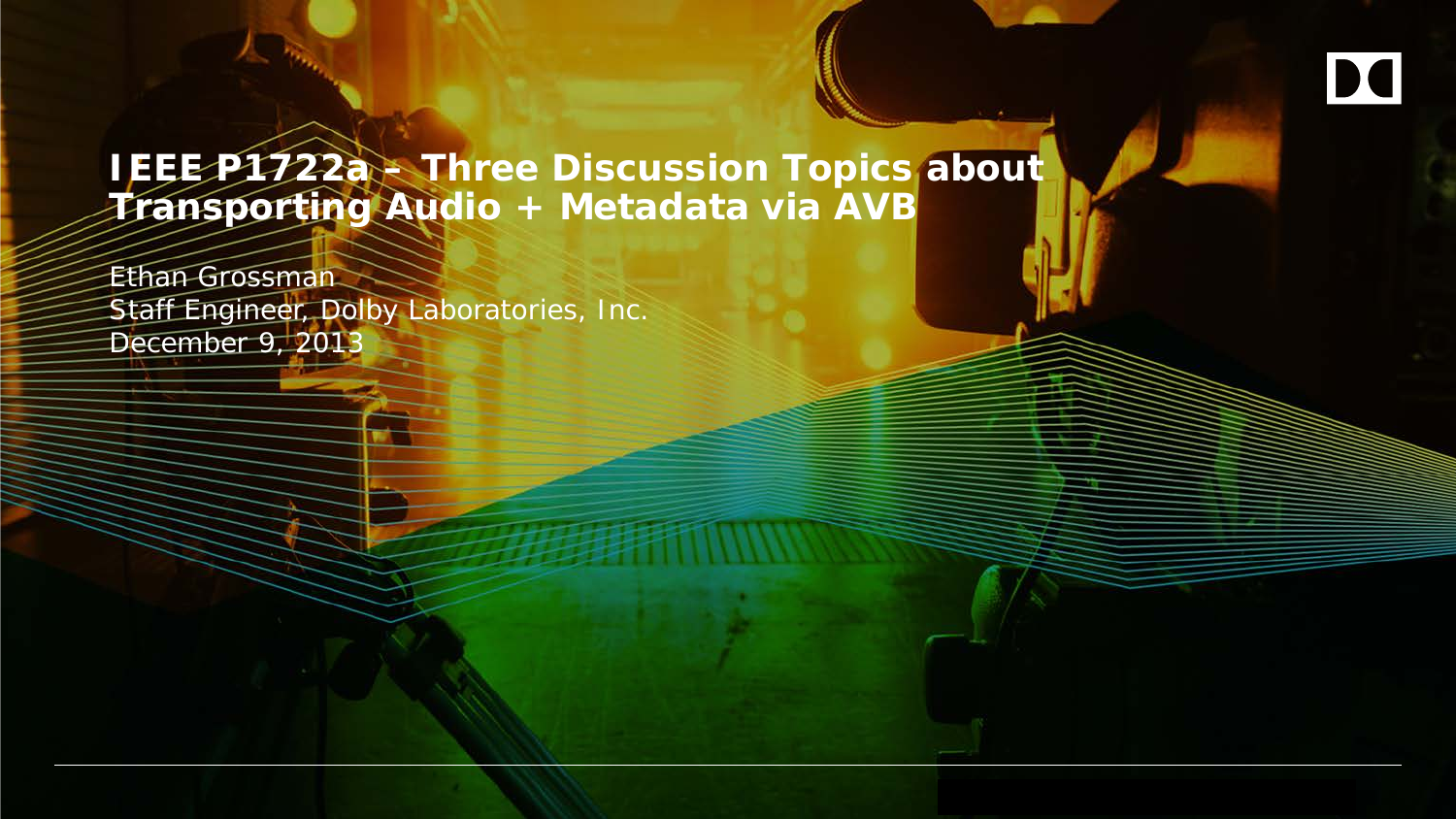- 1. Transmitting Dolby E (and SMPTE 337M) over AVB
	- Dolby E is a coded audio (i.e. non-PCM) format used by the Broadcast industry
	- SMPTE 337M is a format for sending non-PCM data over AES3
	- Question: How to send Dolby E (and any other coded audio) over AVB?
	- Discussion: It turns out that IEC 60958 in 1722-2011 does work but is not well documented. Propose to create annex to explain – need exact wording.
- 2. Specifying Channel Configuration for multi-channel audio in AVTP Audio
	- Question: Is the current spec correct, necessary, sufficient?
	- Discussion: A single "correct" 5.1 mapping standard does exist. Propose to modify current spec accordingly, further attempts at channel config fall under topic of general metadata (topic 3)
- 3. Transmitting Metadata with PCM Audio over AVB
	- Question: How to ensure that paths exist to send and associate MD with audio over AVB
	- Discussion: We identify 3 ways to transmit metadata over AVB propose to draft an annex explaining strategy for each, and add (apparently few, minor) modifications to P1722a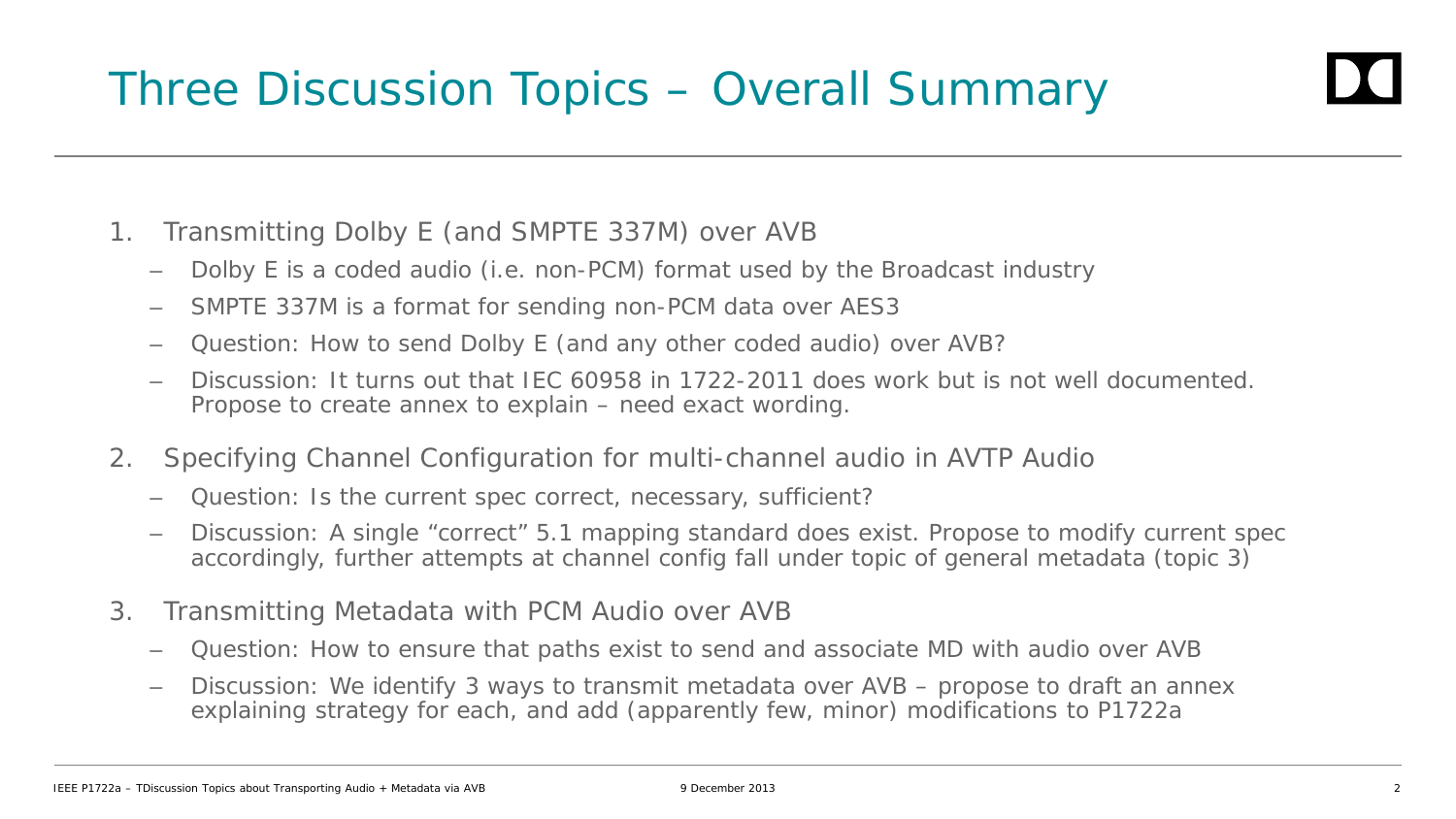### Transmitting Dolby E and SMPTE 337M over AVB

- Dolby E is a coded audio format used by the Broadcast industry
	- Coded audio: 8 channels PCM plus Metadata, compressed to fit in 2ch PCM BW
	- Metadata: Data fields that tell decoder how to play back that PCM frame
		- Examples: channel config, sample rate, surround mix level, copyright, dynamic range…
	- Frame: Dolby E frames are aligned on video/film frame boundaries
	- Dolby E is "always" transmitted via SMPTE 337M (non-PCM "bursts" on AES3)
- IEC 60958 as cited in 1722-2011 does work, but not well documented
- Proposal: Create an annex to P1722a to explain: IEC is for consumer, SMPTE is for professional use
	- IEC 60958-1 (2008) Sec 5.3: first "Channel Status" bit set indicates "Professional use"
	- "Consumer use" setting (cs bit not set) explicitly refers to IEC 60958-3, IEC 61937
	- Professional "implies" SMPTE 337M (family) but not "formally" since SMPTE not an international standard
	- To support current and future formats, implementations of SMPTE 337M should support 24-bit variant of SMPTE 337M (not used yet so sometimes omitted by implementations, soon to be used for metadata)
	- Data Type values are different between IEC and SMPTE
	- Format can differ: Example: DD+ formatted in 16-bit samples for 61937 but 20-bit for 337M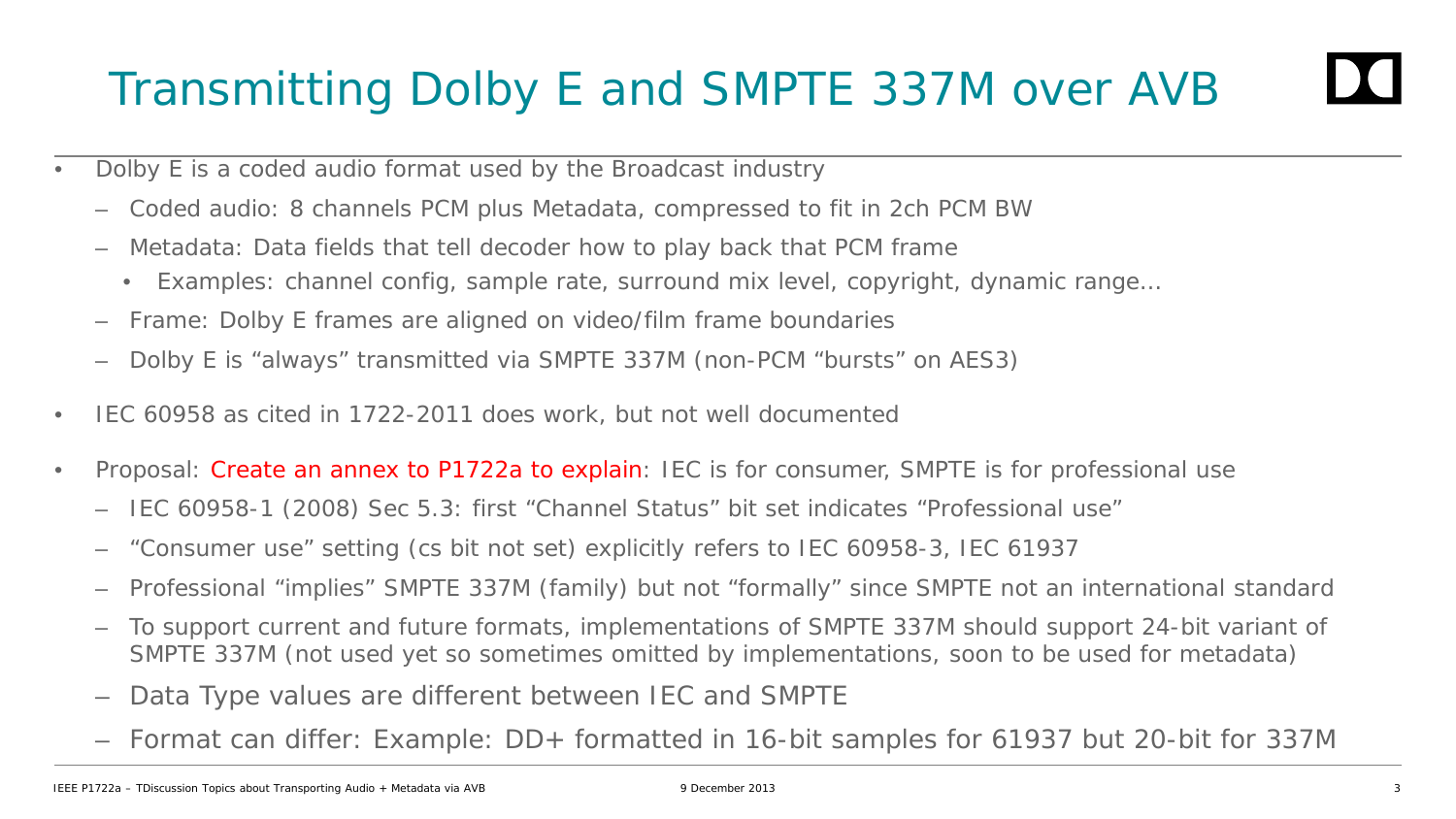## Specifying Channel Configuration in AVTP Audio

- Question: How should channel configuration be spec'd for AVTP Audio?
- Discussion: There is a single "correct" channel order for 5.1
	- Amendment 1:2012 to SMPTE 2035-2009, Table 2 12-Track Audio Channel to Audio Track assignments by Audio Program type, e.g. entry 13d  $(L,R,C,LFE, Ls,Rs)$
	- Beyond that, there is no single spec we can reference.
	- Solving this for the general case falls under the category of "audio metadata" (topic 3)
	- Propose to change P1722a draft 6 Table 8.4. 5.1 Channel Layouts (from L,R,LFE,C,Ls,Rs) to match SMPTE layout above, and not attempt to do any more than that.
	- Additional related specs and options are reviewed in Appendix A.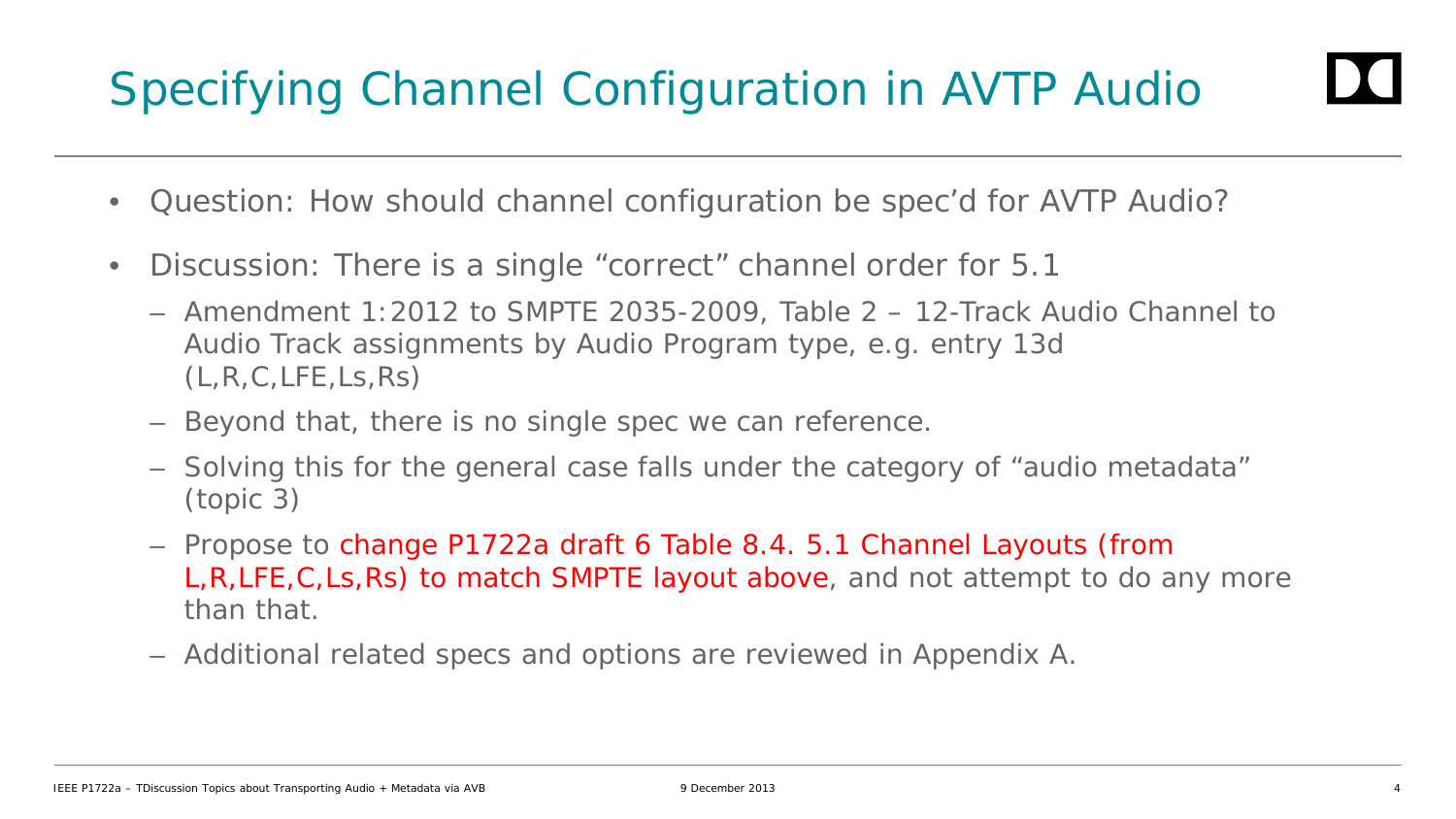- Background
	- Analogous to Axon proposal about separating MD from Video
- MD increasingly used for many purposes in audio delivery
	- Channel layout beyond standard 2 and 5.1 standards (topic 2)
	- x,y,z position info per track for live rendering e.g. Dolby Atmos
	- Interactive applications e.g. internet broadcast to home (user responses, etc.)
	- "Perceived loudness" management in broadcast chain
	- Etc.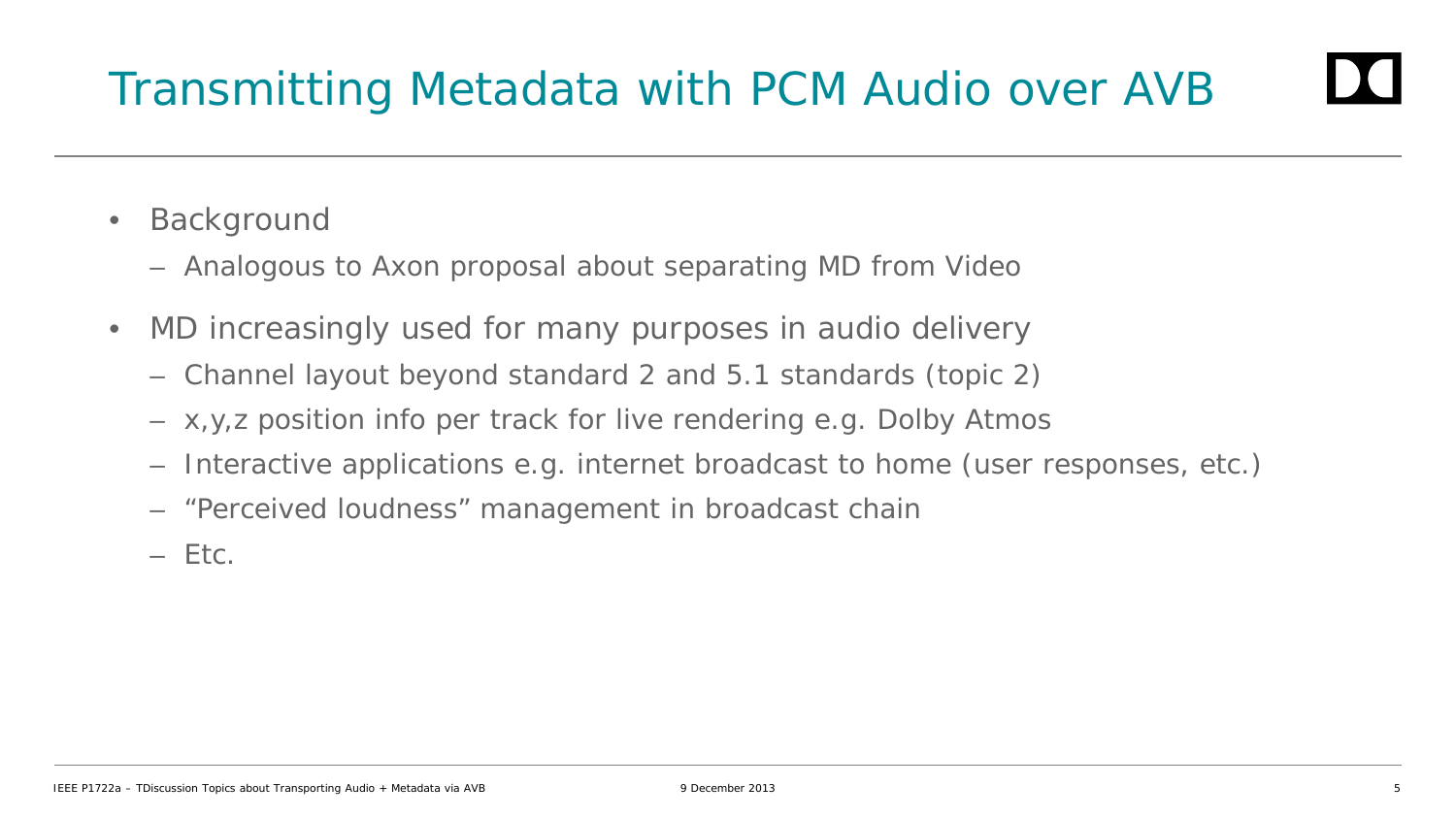- Issues with current MD implementation
	- MD is bound to coded audio formats e.g. Dolby E, DD, DD+, AAC, etc.
		- Limits use generally
		- Many encode-decode steps e.g. in broadcast workflow
	- As soon as MD is extracted from coded audio stream, loses association with PCM
		- No system for keeping it sample-accurate aligned to PCM stream, e.g. in complex broadcast path
	- MD in current formats is not "secure" (signed) has checksum but audio or MD can be modified and checksum regenerated – can't differentiate from original
		- Example: Enforcement of "CALM" act (loudness) can't verify compliance of a given stream – thus to be dead sure it complies, must reprocess – extra step, and degrades audio if it was compliant
	- MD in current formats is not "extensible" fixed set of values
	- MD is not consistent in value or format different for various codecs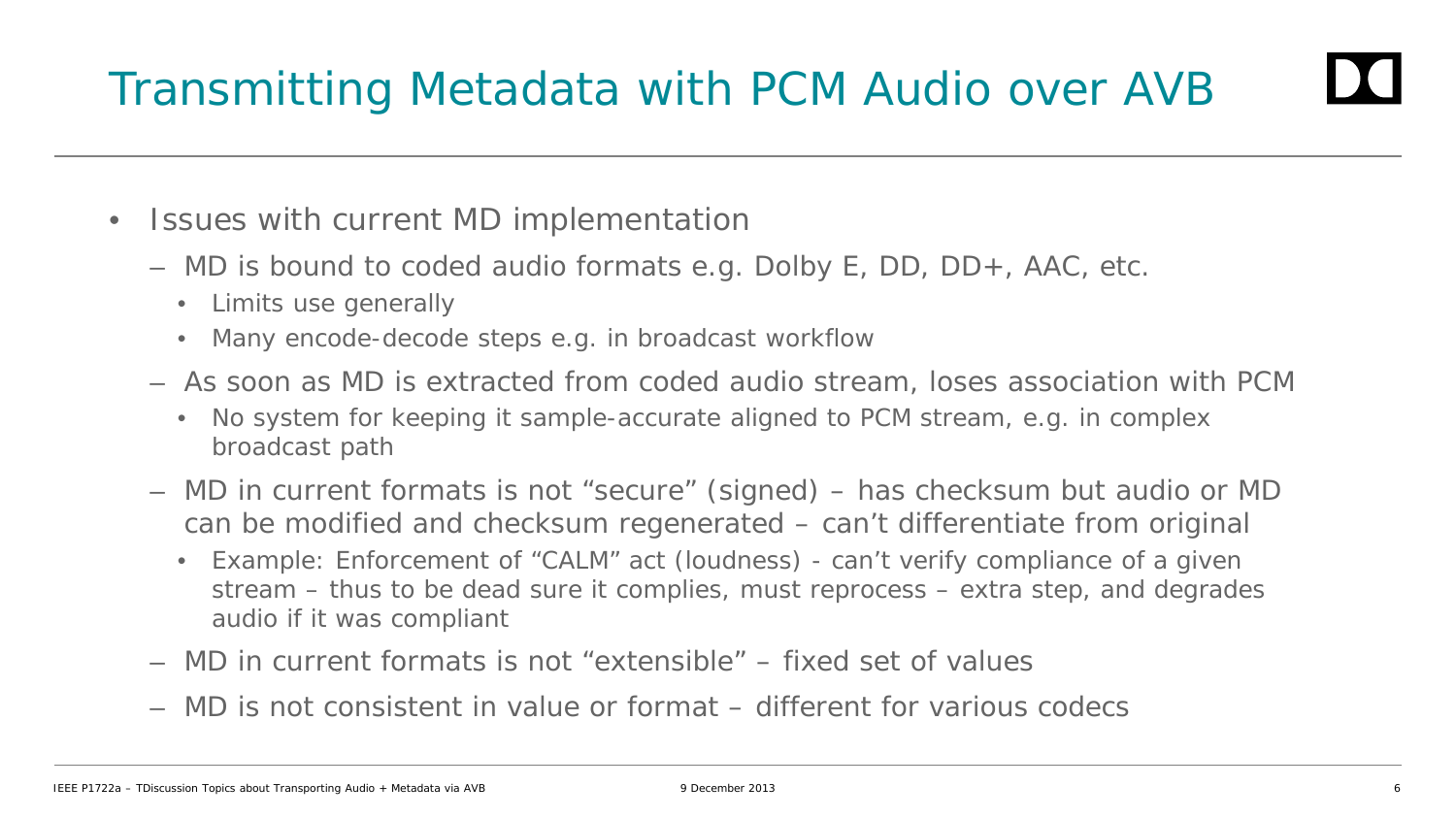- MD subject of standardization efforts, but not done yet
	- ITU Annex 6 to Document 6B/128 Specification of an audio definition model a proposal for flexible multichannel audio metadata (WAV file chunk based –intended for distribution format, not necessarily for streaming)
	- ETSI TS 102366 Annex H Extensible structure for delivery of metadata
		- Currently specified in the context of AC-3, Enhanced AC-3, but not stand-alone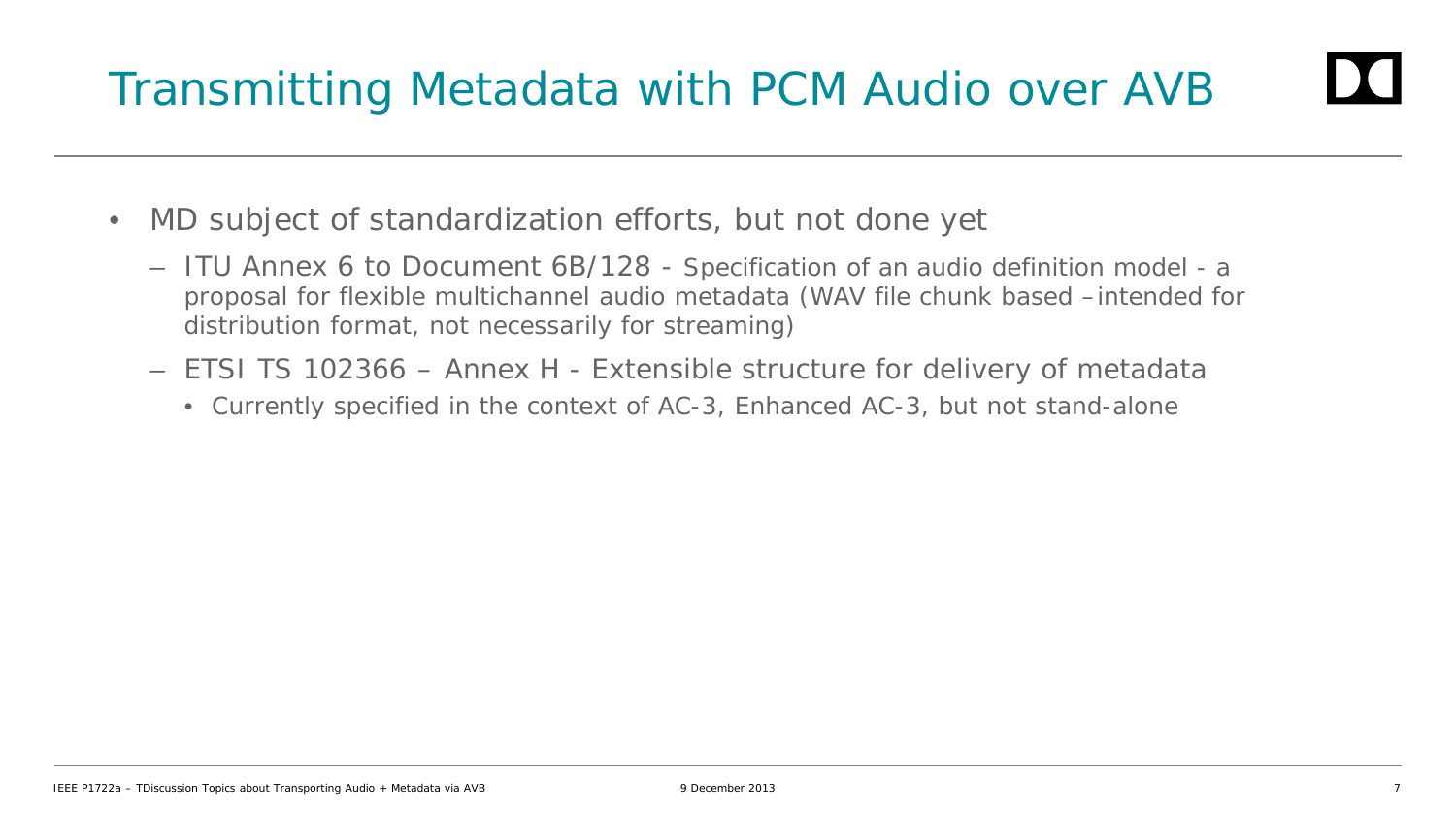- Goals for P1722a support of MD for audio
	- Don't assume we can fully specify MD packaging (not as easy as Axon case)
	- Understand at least the three use cases presented below
	- Ensure we can support those use cases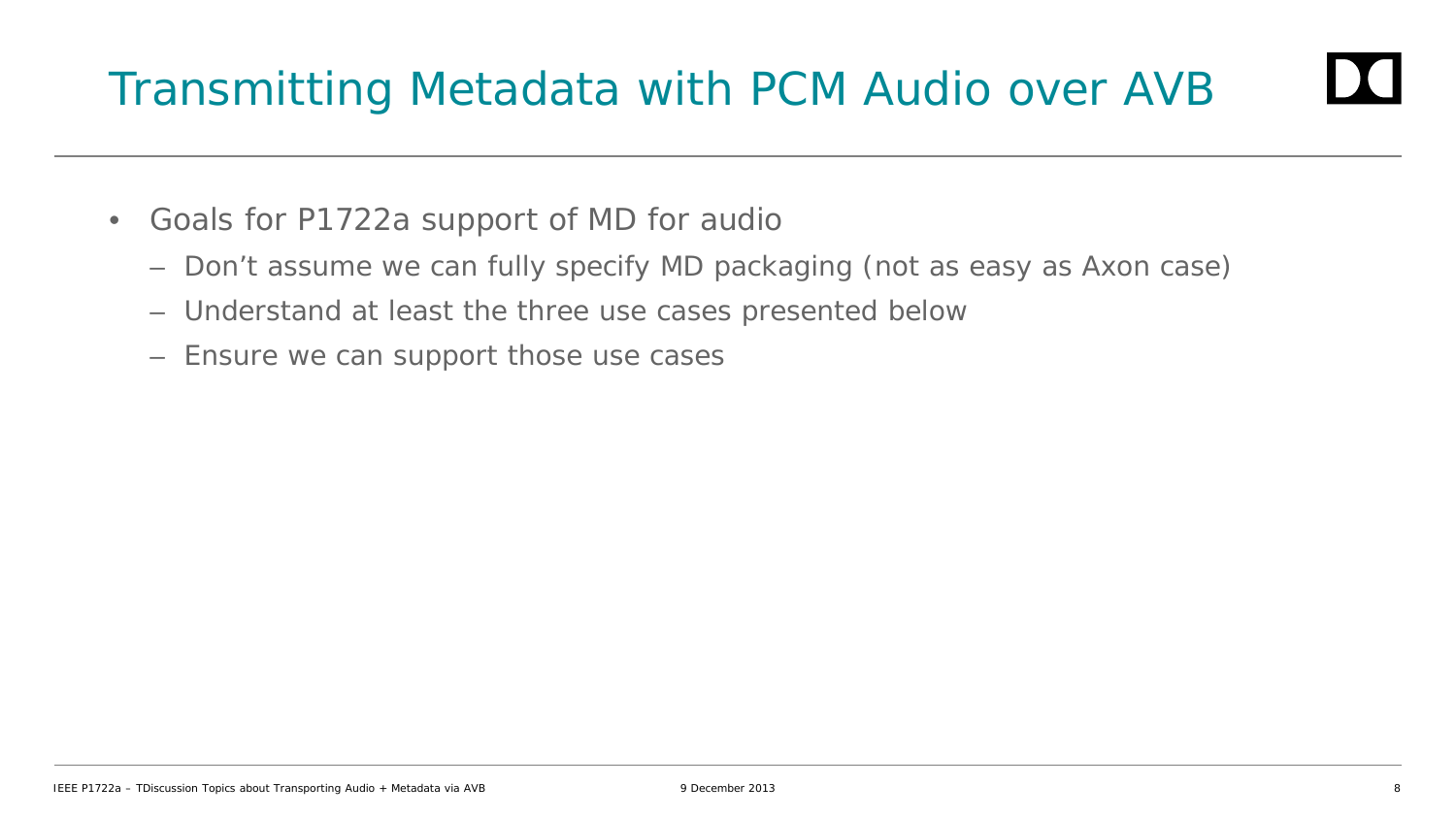### **Use Cases (1/3)**

- 1. MD is streamed as 337M (either as part of coded stream or separately)
	- As noted in topic 1, this is already supported in 1722-2011
		- Do devices generally know to turn off Sample Rate Conversion for 337M?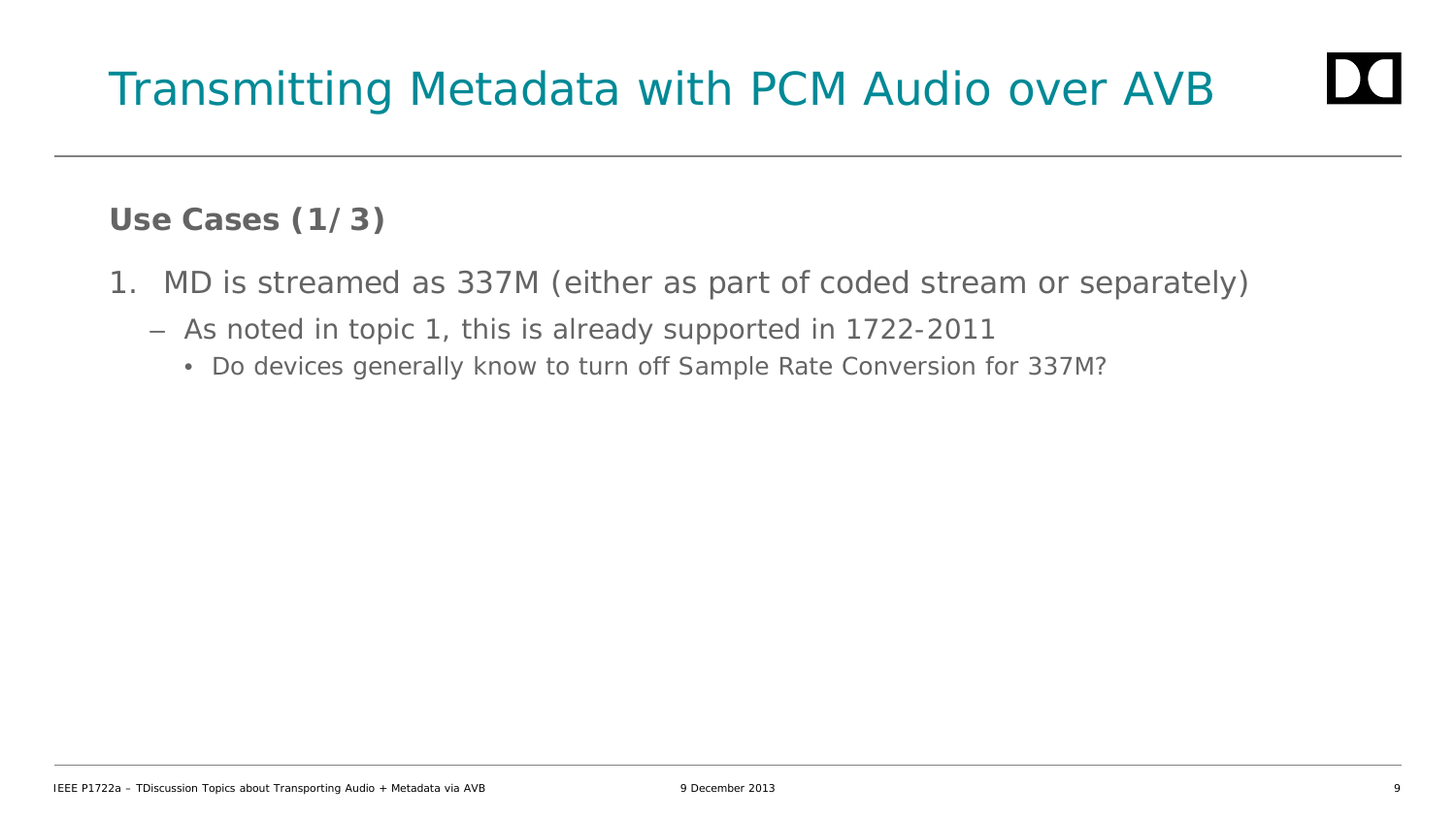#### **Use Cases (2/3)**

- MD is streamed as AES3 or AVTP Audio samples (i.e. not 337M)
- Affects both 1722-2011 AES3 path and AVTP Audio
	- Data path must be "bit accurate" what goes in goes out (any holes in this?)
	- Addition to P1722a: Need to designate a bit to flag PCM stream as "not suitable for decoding with DAC" (or some other wording).
		- Processors should (shall?) automatically turn off SRC when this bit is set
	- Incidental Recommendation for AVTP Audio
		- Include 20-bit format ("optimal")
		- Why is 32-bit included?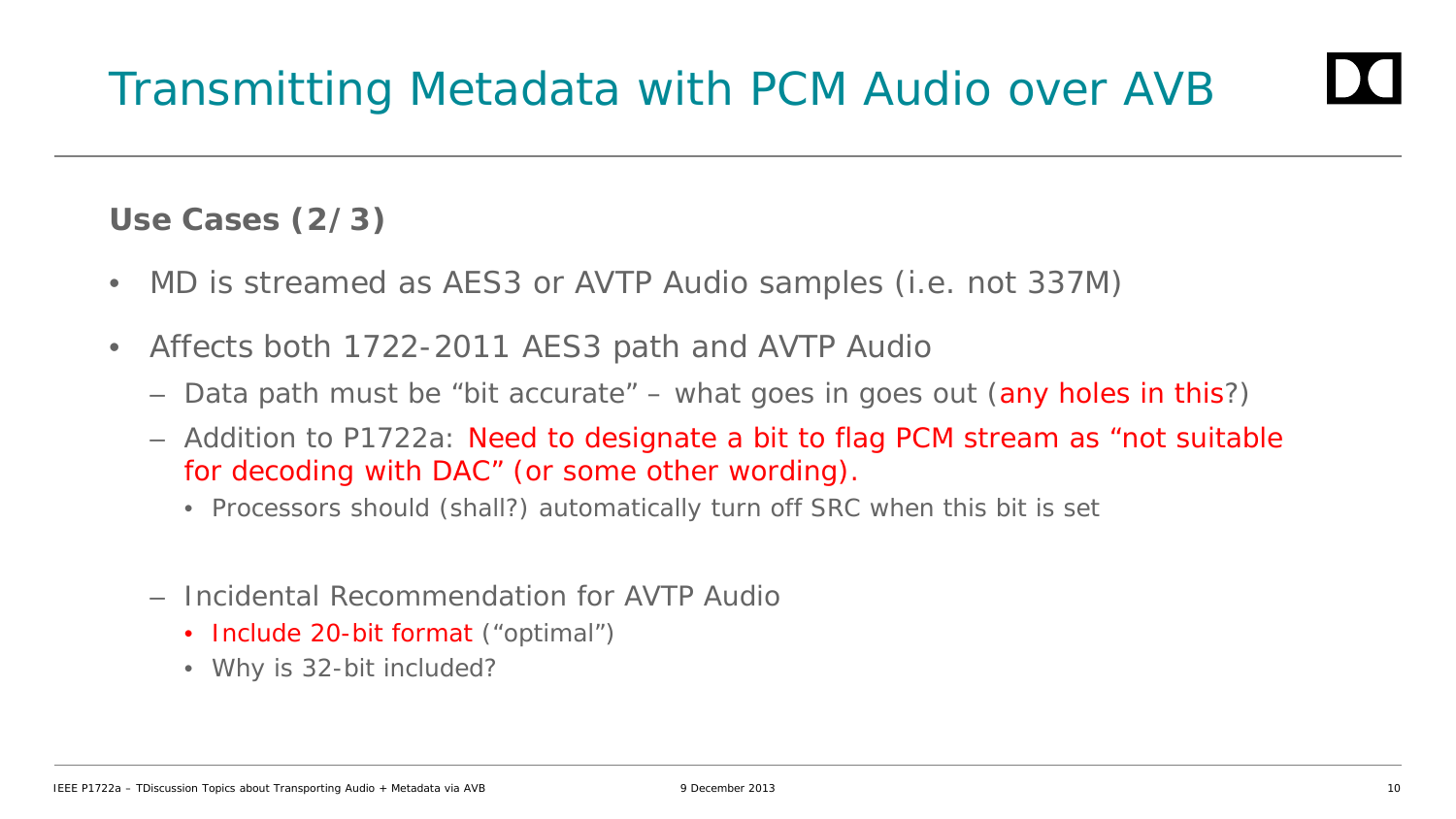#### **Use Cases (3/3)**

- MD is sent as an opaque block based on an OUI
	- Use TSCS for this like Axon proposal?
	- Don't define a 1722 OUI yet because no standard to point to as container yet
- Question: Does it make sense to define a stream that includes both Audio and MD, in order to keep them associated with each other? Or do separate streams make more sense? (See next page)
- Propose to create annex to P1722a to explain how to implement each of these 3 use cases along the lines described above.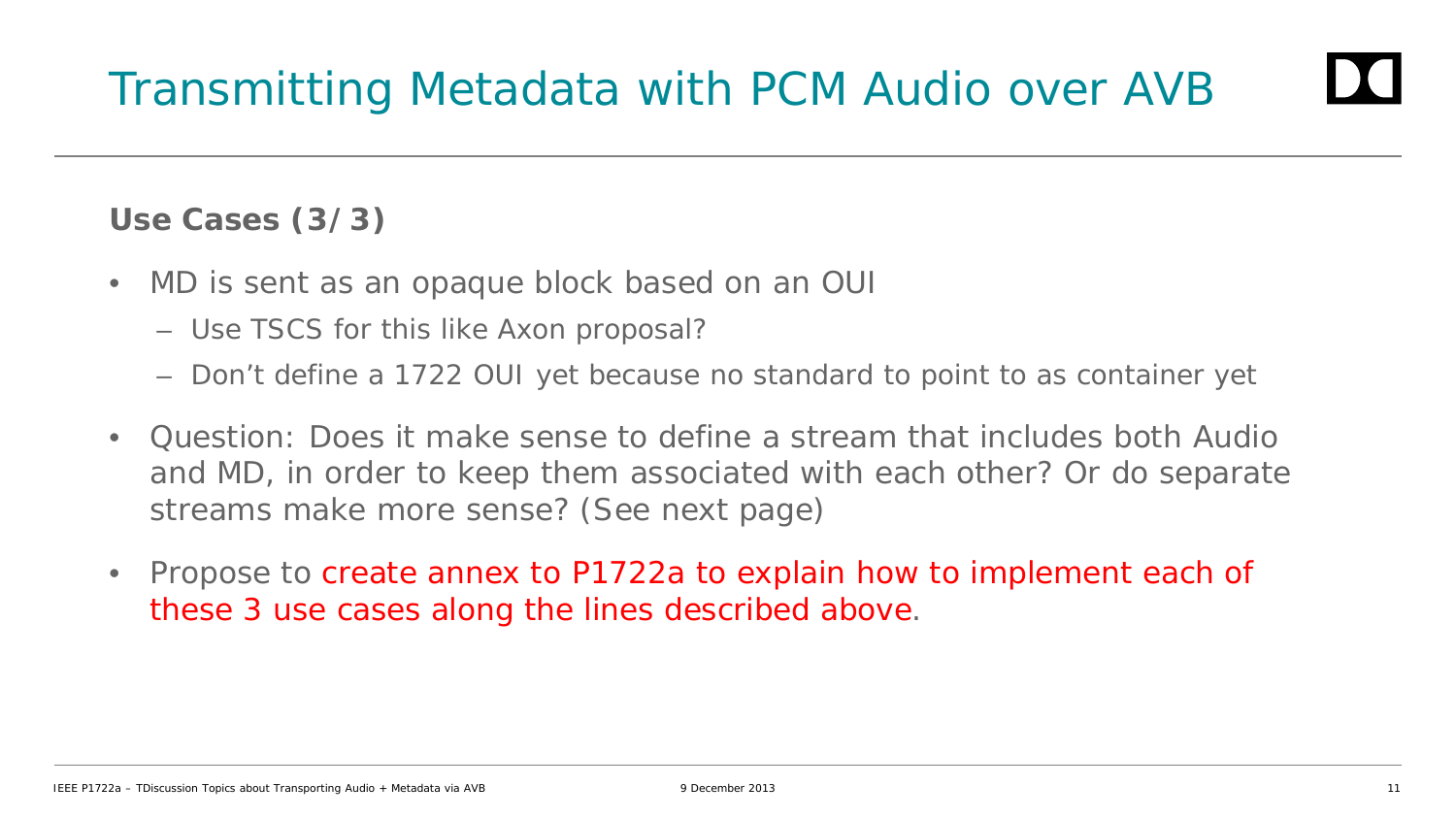• Possible Audio + MD Stream Structure

Header MD Block Interleaved Audio Sample Block

- Number of samples per sample block can be different e.g. Dolby Digital frames have 1536 samples (i.e. not related to picture frame as with Dolby E)
- In Dolby E, the MD block applies to approx 1 (video/film) frame period
- A MD block can contain one or more MD fields that apply to that same frame
	- Each field has start offset and duration (in samples) (field is 11 bits, i.e. 2k samples)
- Number of samples per frame changes with picture format, including drop-frame cases in which frame contains non-integral number of samples (e.g. 1601 to 1602 to match 29.97fps)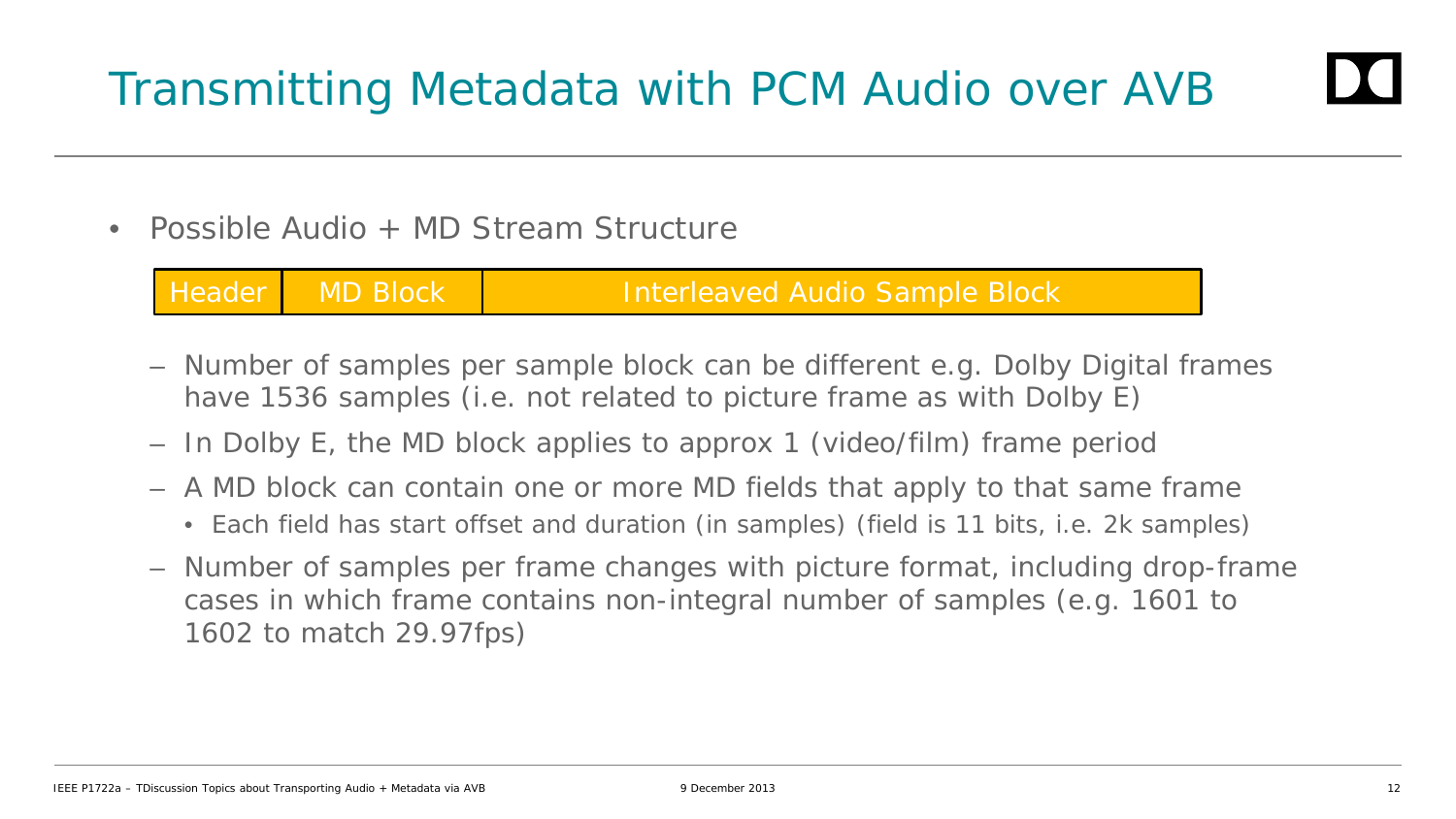- Structure of Audio Sample Block
	- Use AVTP Audio syntax in header?
	- How to delineate (Video/Film) frames?
	- Should audio and MD be separate streams?
		- Desire to keep audio + MD tightly associated
		- Could be separate streams since timing is good, have IDs for each need "signable" association
- Structure of Metadata Block
	- See Appendix B for an example of a container structure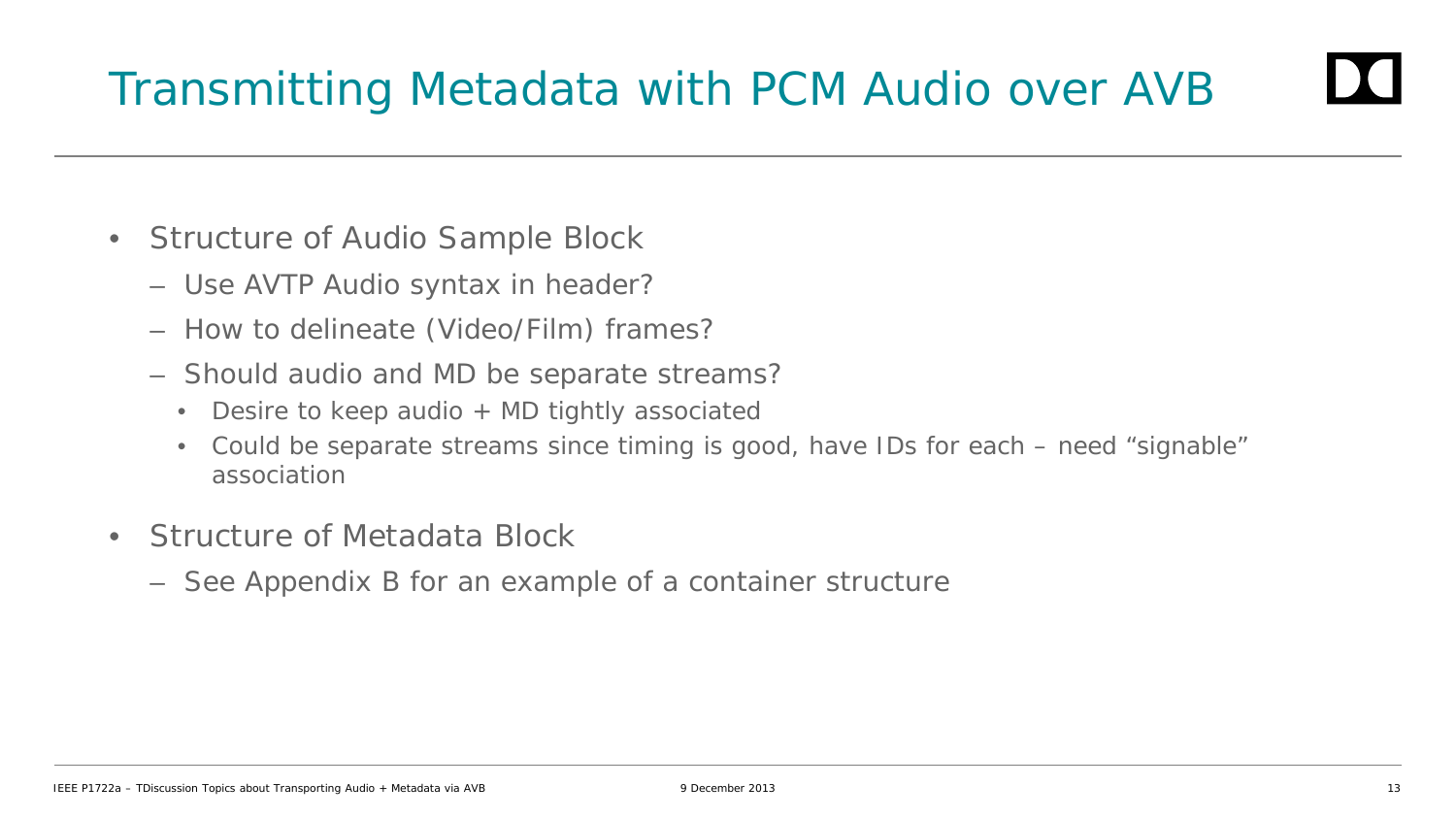### Appendix A: Other Channel Configuration Options

- EBU R 123 (2009) "Track allocation for File Exchange"
	- has a big table of possible mappings (key is like "8a")
	- Issues: Fixed channel maps, dated, European broadcast specific.
- SMPTE ST 2035 (2009 , 2012) "Audio Channel Assignments for Digital Television Recorders"
	- similar table with similar key
	- Issues: Fixed channel maps, dated, American broadcast specific.
- SMPTE ST 377-4-2012 "MXF Multichannel Audio Labeling Framework"
	- Issues: Complex, does more than we need.
- SMPTE 32NF "SDI Audio Channel Labeling" (work in progress)
	- Issues: Don't have full details, may not be done yet.
- Do our own using an array
	- Define a large table of individual channel "names" ("L", "R" etc.) (Dolby has a table, not standard)
	- Have the header specify an array of indexes into that table to describe mapping of each channel.
	- Issues: Uses more space. How often to update?
- Do our own using a set of fixed layouts and a simple index into that set
	- Issues: the possible layouts we provide may not work for everyone
- Remove what we've done
	- Maybe replace with informative (non-normative) text?